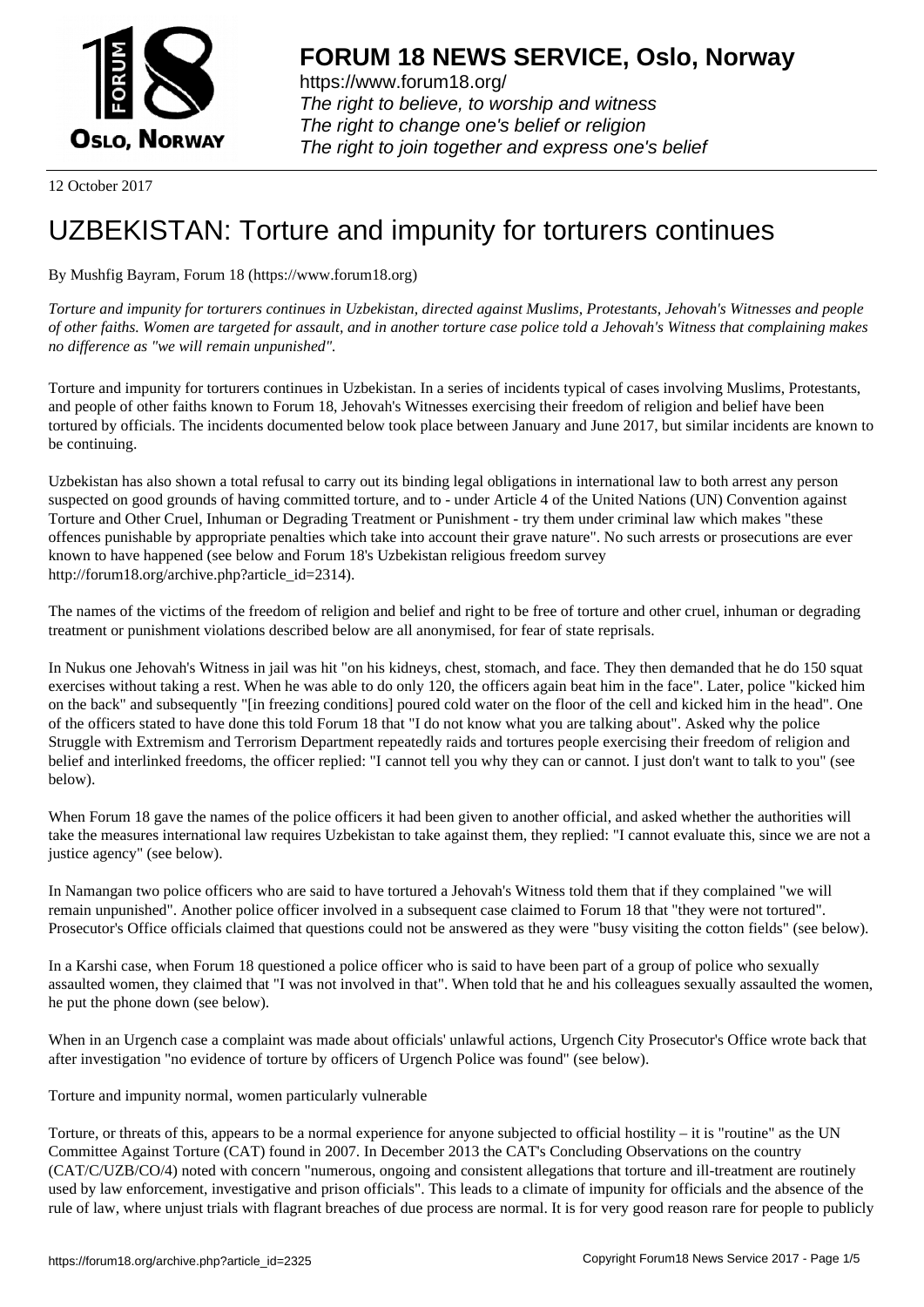http://forum18.org/archive.php?article\_id=2314).

The CAT's December 2013 Concluding Observations also strongly criticised the absence of the state fulfilling its binding legal obligations under the UN Convention against Torture and Other Cruel, Inhuman or Degrading Treatment or Punishment, which Uzbekistan acceded to on 28 September 1995, to: "carry out prompt, impartial and effective investigations into all allegations of torture and ill-treatment and prosecute and punish all those responsible, including law enforcement and prison officials" (see http://tbinternet.ohchr.org/\_layouts/treatybodyexternal/Download.aspx?symbolno=CAT%2fC%2fUZB%2fCO%2f4).

Women exercising their freedom of religion and belief are particularly vulnerable to targeting by male officials in Uzbekistan's highly patriarchal society, and there are strong social pressures against women speaking out about such human rights violations. Cultural traditions of "honour" can destroy a woman's reputation if she is known or thought to have been the victim of sexual violence or even if she has been alone – for example overnight - with male police officers who are unrelated to her. The use of sexual violence by male officials appears to be common, and is known to have been experienced by Muslim, Protestant and Jehovah's Witness women. Men exercising their freedom of religion and belief have also been threatened by police with being forced to witness their wives being raped (see Forum 18's Uzbekistan religious freedom survey http://forum18.org/archive.php?article\_id=2314).

"I do not know what you are talking about"

On 12 January 2017 Nukus District Criminal Court, in the north-western Karakalpakstan [Qoraqalpoghiston] Region, jailed a Jehovah's Witness for 15 days under the Administrative Code's Article 241 ("Teaching religious beliefs without specialised religious education and without permission from the central organ of a [registered] religious organisation, as well as teaching religious beliefs privately").

During pre-trial questioning, police "beat him on his kidneys, chest, stomach, and face. They then demanded that he do 150 squat exercises without taking a rest. When he was able to do only 120, the officers again beat him in the face," Jehovah's Witnesses told Forum 18.

Eleven days into the Jehovah's Witness's 15-day jail term, he "was undressed and [police Struggle with Extremism and Terrorism Department] officer Ulugbek kicked him on the back." On the 14th day of the jail term, police Struggle with Extremism and Terrorism Department officers Ruslan Allanazarov, Umida Kurbanbaeva, Anvar and Yusup (whose last names are not known) "poured cold water on the floor of the cell and kicked him in the head". (The World Meteorological Organisation states that average January temperatures in Nukus are minus 4.8 degrees Centigrade, or just over 23 degrees Fahrenheit.)

Asked why he and his colleagues tortured the Jehovah's Witness, officer Allanazarov on 4 October evaded the question. "I did not arrest him but the Court" he told Forum 18. When Forum 18 repeated the question, he claimed: "I do not know what you are talking about."

Asked why the police Struggle with Extremism and Terrorism Department repeatedly raids and tortures people exercising their freedom of religion and belief and interlinked freedoms, officer Allanazarov responded: "I cannot tell you why they can or cannot. I just don't want to talk to you." He then put the phone down.

As this and many similar "Anti-Terrorism Police" cases illustrate, the regime's definition of "terrorism" includes people exercising their human rights (see Forum 18's Uzbekistan religious freedom survey http://forum18.org/archive.php?article\_id=2314).

## Impunity for torturers

Asked whether Allanazarov and other police officers were punished for their torture of the Jehovah's Witness, an official (who would not give his name) when answering the phone of Karakalpakstan's regional Interior Minister Janabay Sadikov on 4 October referred Forum 18 to Colonel Salamat Madreimov, Head of Karakalpakstan's Anti-Terrorism Police. Madreimov's phone went unanswered every time Forum 18 rung on 4 October.

Elmurod Tursunov, the official in Karakalpakstan's regional Justice Ministry overseeing religious organisations on 4 October claimed to Forum 18 that "We do not know about this case." He referred Forum 18 to Kayrat Abdimuratov, Assistant to the Chair of Karakalpakstan's regional Religious Affairs Committee.

Abdimuratov told Forum 18 the same day that Jehovah's Witnesses are "not registered in Karakalpakstan and they were punished for their illegal activity". Asked whether torture is also part of the punishment he claimed that "I do not know about this". When Forum 18 gave the names of the police officers, and asked whether the authorities will take the measures international law requires Uzbekistan to take against them, he responded: "I cannot evaluate this, since we are not a justice agency".

"The central authorities in Tashkent decide.."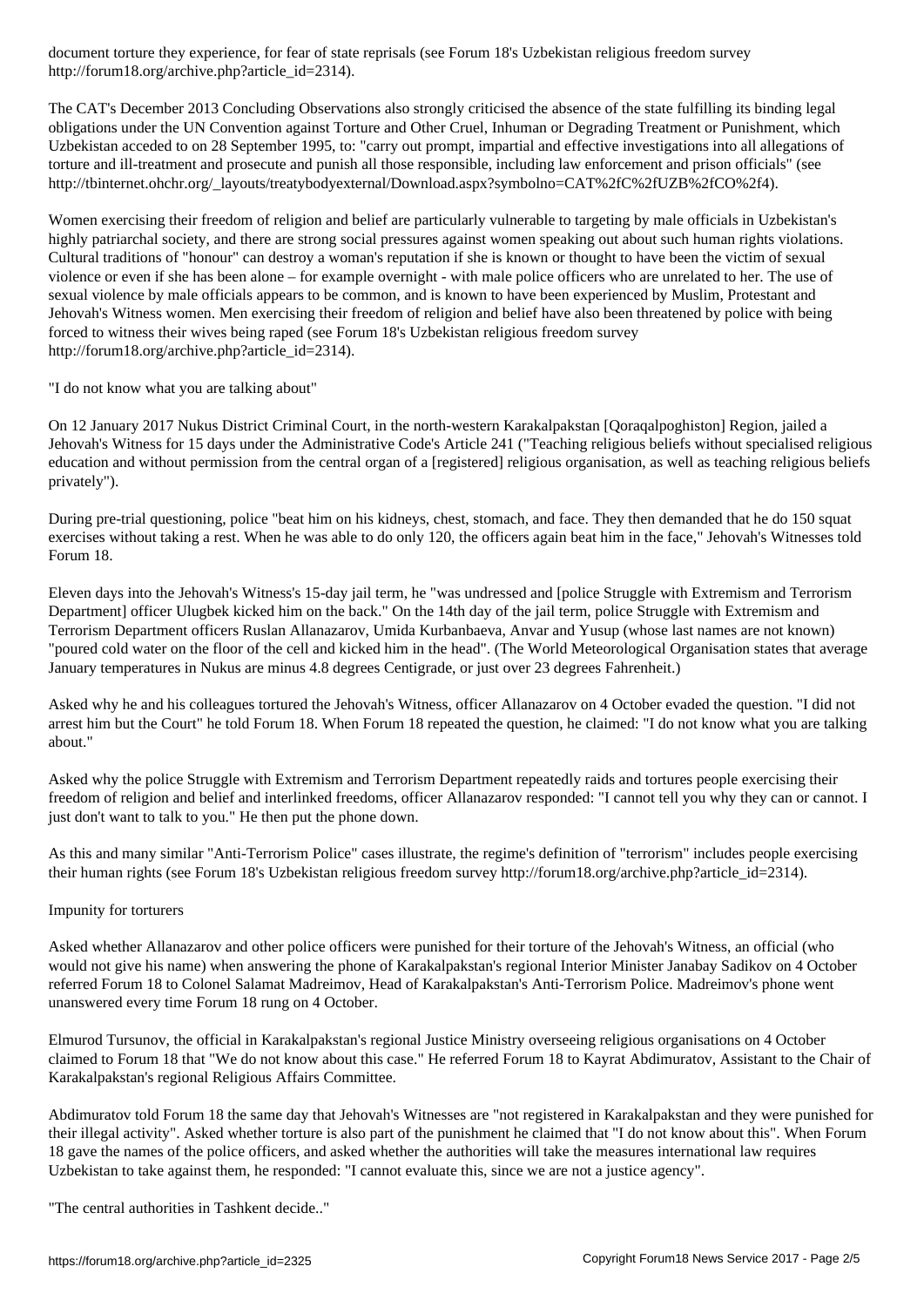Asked why Jehovah's Witnesses are not allowed to exist in Karakalpakstan, he replied, "We have only one non-Muslim religious community allowed here, the [Russian] Orthodox Church." Asked why he replied: "The central authorities in Tashkent decide what organisations can be registered". He said that seven state-controlled mosques and one Russian Orthodox Church are the only registered religious organisations in Karakalpakstan (see Forum 18's Uzbekistan religious freedom survey http://forum18.org/archive.php?article\_id=2314).

"We will remain unpunished"

On 5 February Namangan police Struggle with Extremism and Terrorism Department officers raided a Jehovah's Witness home meeting for worship in Namangan, in the western Fergana [Farghona] Valley. Officer Murod Khakimov and 10 colleagues raided the meeting without the search warrant the law requires. Such violations of the rule of law are common in Uzbekistan (see Forum 18's Uzbekistan religious freedom survey http://forum18.org/archive.php?article\_id=2314).

Four Jehovah's Witnesses were in a court hearing fined five times the minimum monthly salary under the Administrative Code's Articles 184-2 ("Illegal production, storage, or import into Uzbekistan, with the intent to distribute or actual distribution, of religious materials by physical persons") and 241 ("Teaching religious beliefs without specialised religious education and without permission from the central organ of a [registered] religious organisation, as well as teaching religious beliefs privately").

Two Jehovah's Witnesses were sentenced to five-day jail terms. While in jail, one of the Jehovah's Witnesses was "severely beaten by two drunk [Anti-Terrorism Police] officers. They hit him on the ear, stomach, and face. While beating him, they threatened him with a longer period of detention and claimed that filing complaints would not improve his situation as "we will remain unpunished".

"They were not tortured" ?

On 19 March Anti-Terrorism Police raided Jehovah's Witnesses meeting in a café in Namangan. That raid was also led by officer Khakimov accompanied by six others. Police confiscated the personal belongings of those present, including electronic devices and printed publications. A court jailed two Jehovah's Witnesses for 15 days under Administrative Code Article 241. One of them had been jailed for five days in February.

"During their detention, [Anti-Terrorism Police] officers beat them on the back and the head. One officer beat one of the Jehovah's Witnesses on the head with a chair and grabbed him by his hair", Jehovah's Witnesses stated.

Officer Khakimov on 3 October claimed to Forum 18 that his "last name is Khamidov", and when asked why he and his colleagues raided and tortured Jehovah's Witnesses replied: "We opened an administrative case, but they were not tortured in detention." He then put the phone down.

Jehovah's Witnesses told Forum 18 that a complaint was filed to Namangan Regional Prosecutor's Office on 29 March. On 24 April Myrzakhit Tuychiev, Namangan city Prosecutor, wrote back that "no violations of the law were discovered in the actions of Officer Khakimov".

"Busy visiting the cotton fields"

On 31 July a complaints was then made to the General Prosecutor's Office. On 3 August R.N. Rakhmatov of that Office wrote back that the complaint had been forwarded to the Regional Prosecutor's Office. On 8 August Bakhromjon Irmatov, Deputy Prosecutor of Namangan Region, wrote back that the complaint had been forwarded to the city Prosecutor's Office. No further reply has been received as of today (12 October).

Asked about the case, the Prosecutor's General's Office on 10 October referred Forum 18 to Gulnoza Rakhimova, Chief of the Public Relations Department. Abdukadyr Ergashev, who answered Rakhimova's phone, claimed that she is "busy in a meeting," and asked Forum 18 to call back on 11 October. On 11 October Ergashev claimed to Forum 18 that Rakhimova is "away at a conference." He then refused to comment on the case or put Forum 18 through to Rakhmatov or any other officials overseeing it.

Namangan city Prosecutor's officials (who would not give their names) on 11 October refused to comment on the case or put Forum 18 through Prosecutor Tuychiyev or any other officials. "The Prosecutor and his officials are busy visiting the cotton fields", they claimed.

Uzbekistan is one of the larger exporters of cotton in the world, and has for decades forced many adults and children (from the age of 10 upwards) to work its cotton fields. All profits go to the state, and environmental pollution is severe (see Forum 18's Uzbekistan religious freedom survey http://forum18.org/archive.php?article\_id=2314). The Cotton Campaign coalition, and other human rights defenders, have long campaigned to end forced and child labour in the cotton fields of Uzbekistan and Turkmenistan (see http://www.cottoncampaign.org).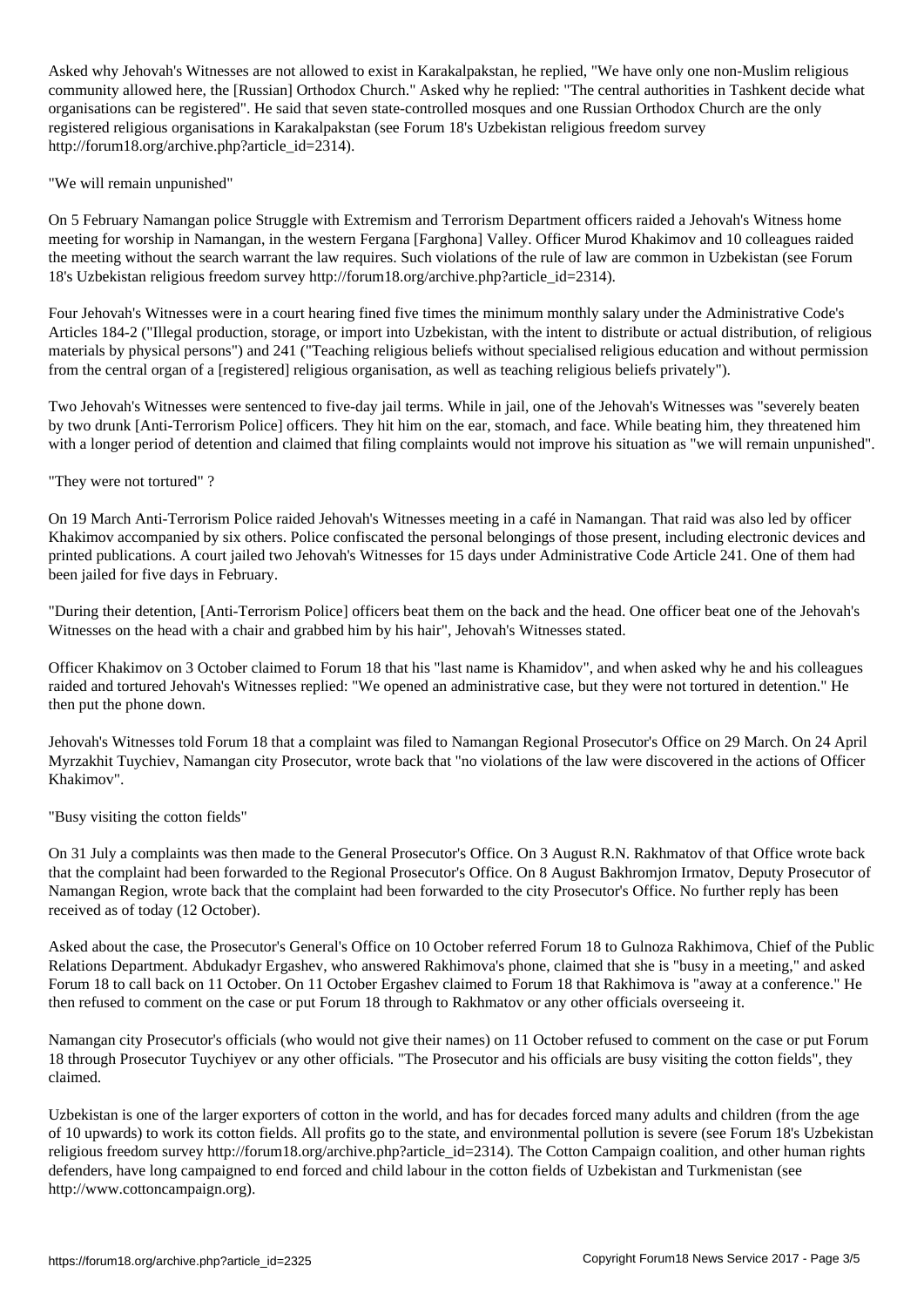On 31 May Karshi [Qarshi] Police in southern Uzbekistan raided a home meeting for worship of Jehovah's Witnesses. As is common for such raids, there was no search warrant as required by law. "During the search four police officers, including Lieutenant Zhamol Sharopov, Zafar Obilov, Zokir, and Bunyod [whose last names are not known] confiscated electronic devices containing religious materials. The officers also "grabbed the breasts of women, claiming that they needed to check for electronic devices".

Asked on 10 October by Forum 18 why Karshi police led by him raided the Jehovah's Witness meeting, Lieutenant Sharopov claimed that: "I was not involved in that". When told that he and his colleagues sexually assaulted the women, he put the phone down. He did not answer subsequent calls to him.

"No evidence of torture" ?

On 28 June Urgench [Urganch] Police in Khorezm Region, in the west of Uzbekistan, detained a local Jehovah's Witness and brought him to their Police Station. "At the Station, [first name unknown] Sobirov from the City Administration twice strangled him and then grabbed him by the neck and beat his head against a table" Jehovah's Witnesses stated. Sobirov then "threatened him with death if he filed a complaint".

Jehovah's Witnesses complained to the General Prosecutor's Office about the officials' unlawful actions. On 16 July Umurbek Madrakhimov of Urgench City Prosecutor's Office wrote back that after investigation "no evidence of torture by officers of Urgench Police was found".

Asked about the case by Forum 18, an official who would not give his name of Khorezm Regional Administration claimed that the official responsible for such cases is Ravshan Sapayev. "Neither the City nor Regional Administration has any official named Sobirov is working for us", they claimed. He then referred Forum 18 to Sapayev.

Sapayev referred Forum 18 to Khamza Atakhanov, Deputy Head of Khorezm Administration, who oversees religious affairs. When Forum 18 asked Atakhanov on 10 October why the Jehovah's Witness was tortured, he claimed that "I cannot hear you well". However Forum 18 could hear him clearly. Subsequent calls to him were not answered.

On 10 October Urgench Police referred Forum 18 to Fakhriddin (who would not give his last name) of the Struggle with Extremism and Terrorism Department. Fakhriddin asked Forum 18 to call back in five minutes. When called back he claimed that it was a "wrong number" and then put the phone down.

On 11 October an Urgench city Prosecutor's Office official (who would not give his name) who answered Prosecutor Madrakhikmov's phone refused to comment on the case or put Forum 18 through to Madrakhikmov. (END)

For a personal commentary by a Muslim scholar, advocating freedom of religion and belief for all as the best antidote to Islamic religious extremism in Uzbekistan, see http://www.forum18.org/Archive.php?article\_id=338.

For more background, see Forum 18's Uzbekistan religious freedom survey at http://www.forum18.org/Archive.php?article\_id=2314.

Full reports on freedom of thought, conscience and belief in Uzbekistan can be found at http://www.forum18.org/Archive.php?query=&religion=all&country=33.

A compilation of Organisation for Security and Co-operation in Europe (OSCE) freedom of religion or belief commitments is at http://www.forum18.org/Archive.php?article\_id=1351.

Follow us on Twitter @Forum\_18 (http://twitter.com/forum\_18)

Follow us on Facebook @Forum18NewsService (http://www.facebook.com/Forum18NewsService)

All Forum 18 text may be referred to, quoted from, or republished in full, if Forum 18 is credited as the source.

All photographs that are not Forum 18's copyright are attributed to the copyright owner. If you reuse any photographs from Forum 18's website, you must seek permission for any reuse from the copyright owner or abide by the copyright terms the copyright owner has chosen.

© Forum 18 News Service. All rights reserved. ISSN 1504-2855.

If you need to contact F18News, please email us at: f18news @ editor.forum18.org